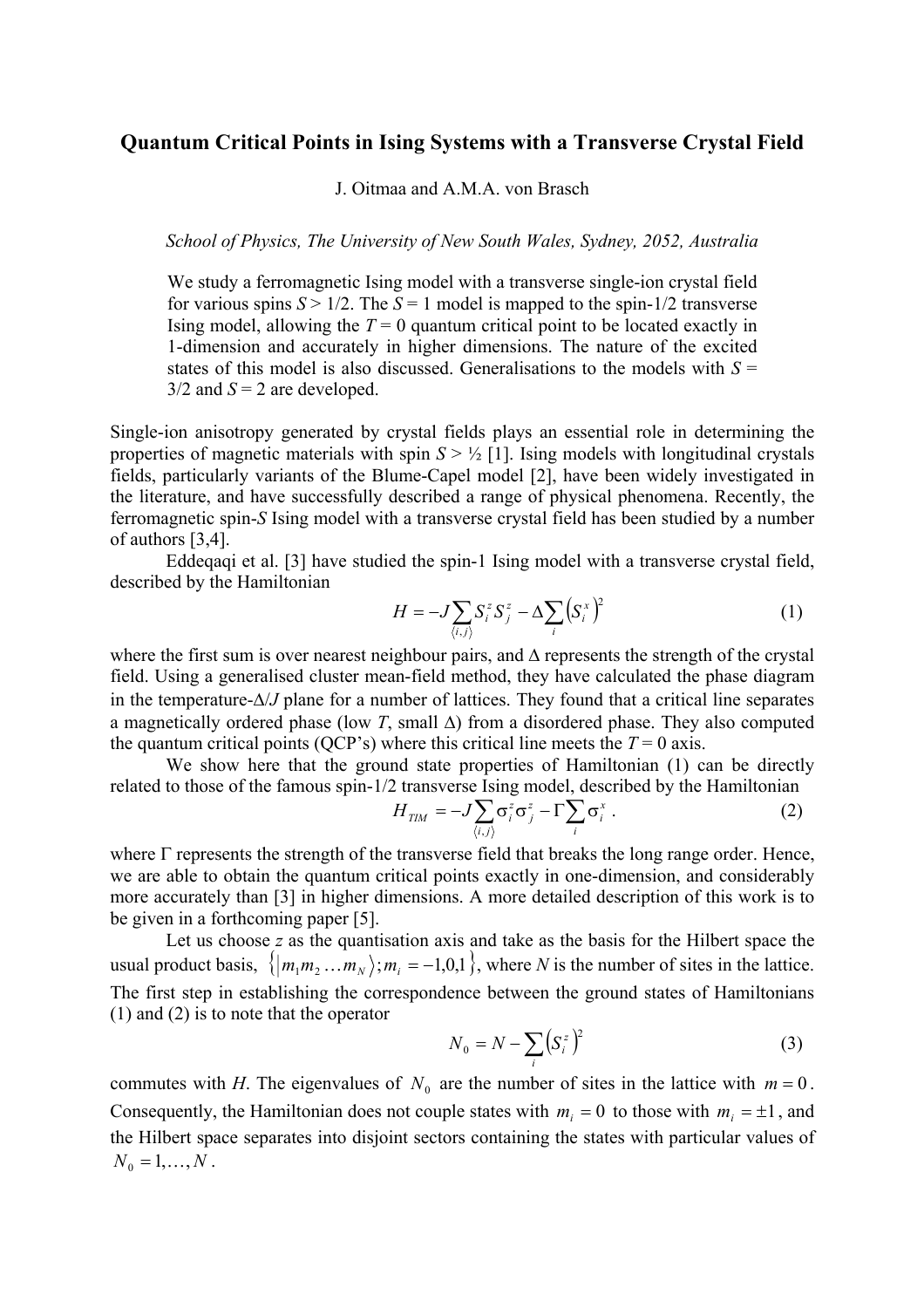In our forthcoming paper [5], it is formally proved that the ground state of Hamiltonian (1) always lies in the  $N_0 = 0$  sector of the Hilbert space. Then, for the ground state, it suffices to consider just two states per site  $(m = \pm 1)$ , and the Hamiltonian can be mapped to an equivalent spin-1/2 model. The formal mapping is

$$
S_i^z \to \sigma_i^z
$$
  
\n
$$
S_i^+ S_i^+ \to 2\sigma_i^+
$$
  
\n
$$
S_i^- S_i^- \to 2\sigma_i^-
$$
  
\n
$$
S_i^+ S_i^- \to 1 + \sigma_i^z
$$
  
\n
$$
S_i^- S_i^+ \to 1 - \sigma_i^z
$$
  
\n(4)

where the  $\sigma_i$  are Pauli operators. The Hamiltonian (1) becomes

$$
H \to H_{\text{eff}} = -\frac{1}{2}N\Delta - J\sum_{\langle i,j\rangle} \sigma_i^z \sigma_j^z - \frac{1}{2} \Delta \sum_i \sigma_i^x \tag{5}
$$

which, to within a constant, is just  $H_{TM}$ . Thus the quantum critical points of (1) can be immediately determined from those of  $H_{TM}$ . The quantum critical points of the spin-1/2 transverse Ising model can be obtained exactly in 1-dimension [6], and in higher dimensions accurate results are available from linked-cluster expansions [7-9]. In Table 1 we give these values, and compare them with the results of Eddeqaqi et al. [3].

Table 1. Location of quantum critical points for Hamiltonian (1) for various lattices.

| Lattice              | $(\Delta/J)_{c}$ | Result of [3]  |
|----------------------|------------------|----------------|
| Linear chain         | $+2$             |                |
| Honeycomb lattice    | ±4.256           | $-3.65, 3.78$  |
| Square lattice       | ±6.088           | $-5.54, 5.81$  |
| Triangular lattice   | ±9.536           |                |
| Simple cubic lattice | ±10.317          | $-9.436, 9.73$ |

We note that there is small asymmetry in the mean field result for positive and negative values of ∆, which is an artefact of the approximation in [3]. We also note that the mean-field only involves the lattice structure through the coordination number *z*, and hence would give the same results for simple cubic and triangular lattices, whereas there is a clear difference. Notwithstanding this, the results of [3] are semi-quantitatively accurate, lying some 10-15% below our more accurate figures.

We also consider the more general Hamiltonian,

$$
H = -J\sum_{\langle i,j\rangle} S_i^z S_j^z - \Delta_x \sum_i \left(S_i^x\right)^2 - \Delta_y \sum_i \left(S_i^y\right)^2. \tag{6}
$$

Much of the above analysis applies to this case. The mapping (4) yields

$$
H \to H_{\text{eff}} = -\frac{1}{2}N(\Delta_x + \Delta_y) - J\sum_{\langle i,j\rangle} \sigma_i^z \sigma_j^z - \frac{1}{2}(\Delta_x - \Delta_y) \sum_i \sigma_i^x \tag{7}
$$

This model has quantum critical points at  $\frac{1}{2} (\Delta_x - \Delta_y) = \pm \Gamma_c$  for any ratio of  $\Delta_x / \Delta_y$  except 1. In that special case, the Hamiltonian (6) can be seen to reduce to the classical Blume-Capel model [2].

Next, consider the sectors of the Hilbert space of Hamiltonian (1) with  $N_0 = 1,2,3,...$  The Hamiltonian, acting on a state with some particular set of sites with  $m = 0$ , leaves these sites fixed. Referring to these sites as "holes", we note the bonds connecting holes to other sites in